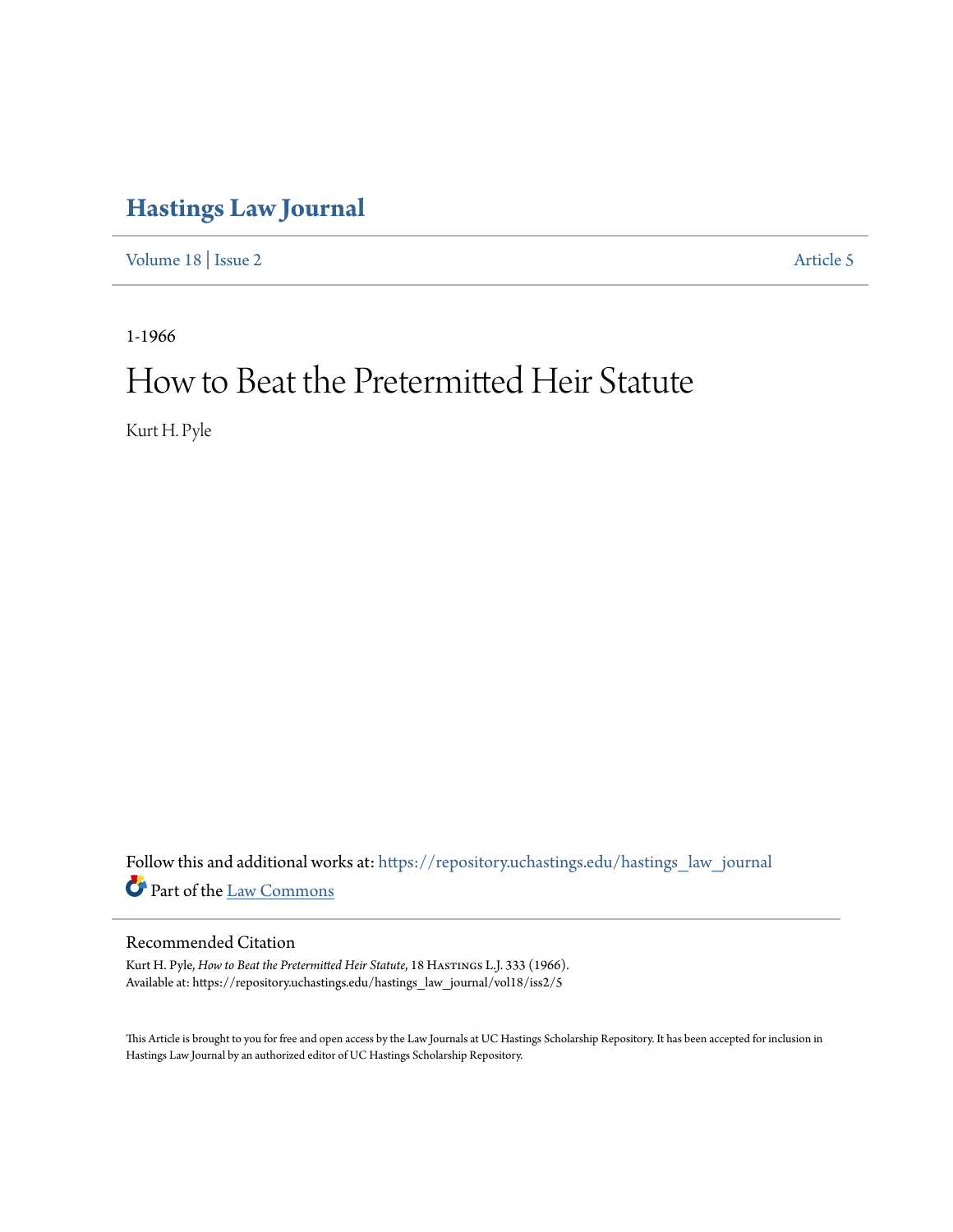## **How To Beat the Pretermitted Heir Statute**

#### By KURT H. PYLE<sup>®</sup>

THE decedent, aged sixty-one, committed suicide on May 7, 1963,<sup>1</sup> leaving a formal witnessed will executed forty days earlier.<sup>2</sup> The will was admitted to probate. Various individual legatees were listed, and the American Heart Association, Inc., was named residuary legatee.' The will did not mention decedent's daughter by name, or even indicate that she had a daughter, but declared:

FIFTH. Except as otherwise provided **in** this Will, I have intentionally and with full knowledge omitted to provide for my heirs, includ*ing* my son GARETH DESMOND WINTON. <sup>4</sup>

The omitted daughter filed a petition to determine heirship.<sup>5</sup> At the trial, the attorney who drew the will testified that testatrix had indicated to **him** that she was greatly disappointed **in** her family6 and that she had been quite reluctant to mention her son **in** the will.7 He further stated that when testatrix was asked at length whether she had other children, she was very equivocal and reticent to the point of not speaking in response to the question for a minute or two.<sup>8</sup> She finally demed having other children.<sup>9</sup>

A qualified psychiatrist testified that "Repression is the uncon-

**1** Clerk's Transcript, p. 13, Estate of Lipovsky, 238 Cal. App. 2d 604, 48 Cal. Rptr. 41 (1965), *petition for hearing dented,* 64 **A.C.** Feb. 2 minutes at 9 (1966). [Hereinafter cited as Clerk's Transcript.]

*2* id. at 2.

*3* **Id.** at 1-2.

4 Estate of Lipovsky, 238 Cal. **App.** 2d 604, 606, 48 Cal. Rptr. 41, 42 (1965).

**5The** petition was filed to institute a proceeding to determine heirship under Cal. Prob. Code **§§** 1080-82. The petition was in the usual form and notice was given as required by law. Clerk's Transcript, **pp.** 5-6.

**6** Reporter's Transcript, p. 12, Estate of Lipovsky, *supra* note 4.

**7Id.** at 14.

**<sup>8</sup>Id.** at **15.**

*9 Izd.*

*[333]*

**<sup>\*</sup>** B.S., 1962, University of California; LL.B., 1965, Hastings College of the Law; member, California Bar. The author acknowledges the assistance of Edward W Schramm and Dale E. Hanst of the Santa Barbara Bar. The conclusions are the author's, and is bias is that he helped to prepare the rejected petition for a hearing **in** the California Supreme Court in Estate of Lipovsky, 238 Cal. **App.** 2d 604, 48 Cal. Rptr. 41 (1965), *petition for hearing dened,* 64 A.C. Feb. 2 minutes at 9 (1966).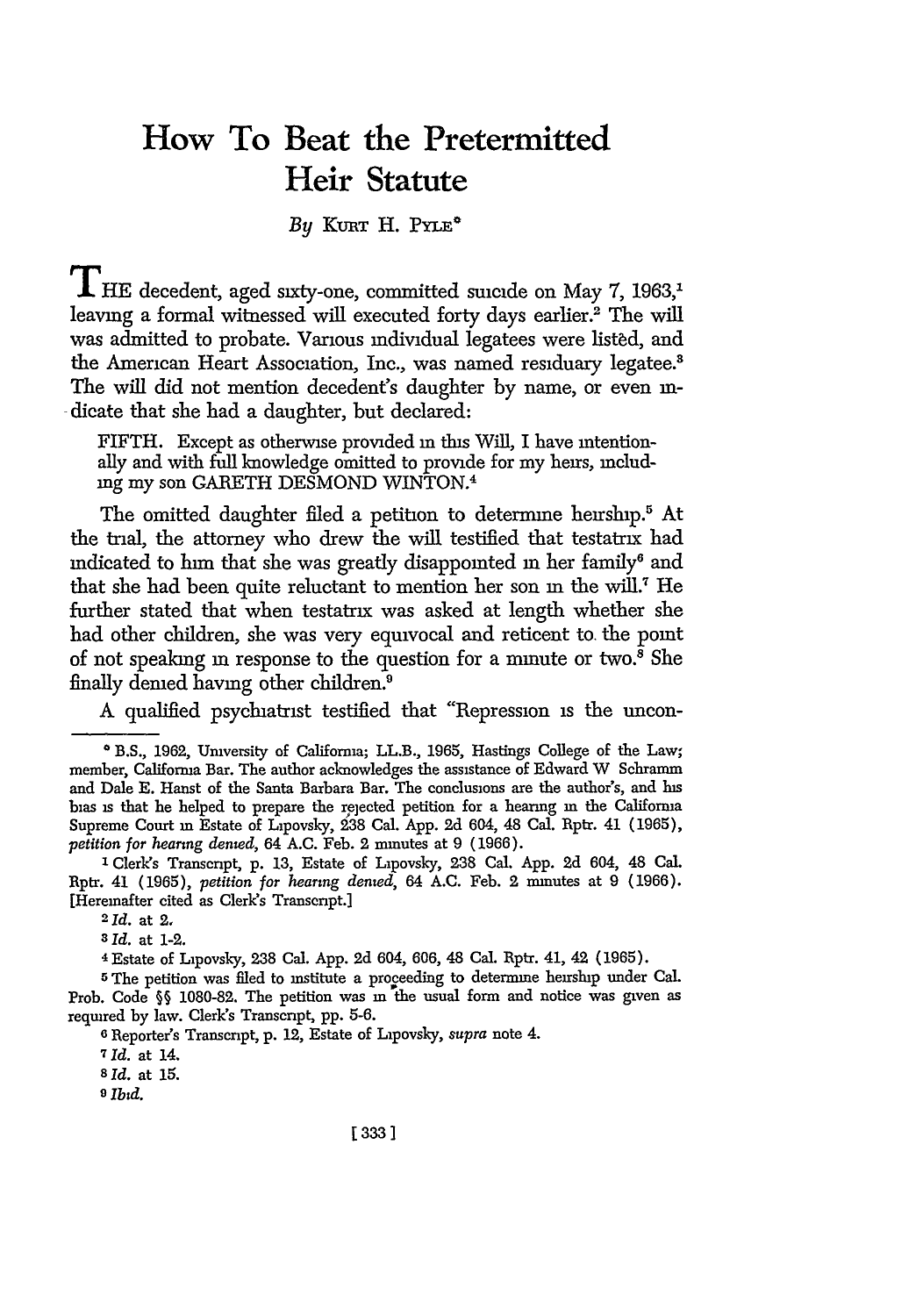scious, unintentional covering or hiding, the putting back into the unknown layers of the mind a desire, an urge, a feeling or a memory "10 He stated that successful repression is a frequent phenomenon, $11$  and that it is not unusual for a parent to successfully repress memory of a child in whom the parent is disappointed.<sup>12</sup> Further, the psychiatrist testified, **in** substance, and **in** response to a hypothetical question, that in his opinion it was medically probable that testatrix had successfully repressed the knowledge of the existence of her daughter, and that such repression would have the effect of eliminating from her mind the knowledge that she had a daughter.'<sup>3</sup>

The residuary legatee appeared alone **in** opposition to the petition,<sup>14</sup> presented no evidence, and objected to all the evidence presented by petitioner.

Petitioner's theory was that she came within the terms of Probate Code section 90, the California pretermitted heir statute which provides:

When a testator omits to provide **in** his will for any of his children, or for the issue of any deceased child . unless it appears from the will that such omission was intentional, such child or such issue succeeds to the same share in the estate of the testator as if he had died intestate.

The only reference **in** the will from which it could possibly appear that the omission to provide for petitioner was intentional, as is required by the explicit language of the statute, is the reference in paragraph FIFTH, quoted *supra*, to intentional omission of provision for "heirs." Petitioner was neither named in the will nor described by the more specific words "daughter," "children," or "issue", only the word "heirs" was used.<sup>15</sup>

The trial court, after considering the extrinsic evidence outlined

**'Old.** at 22. *1" Id.* at **25.** *12* **Id.** at **26-27. <sup>13</sup>***Id.* at **30-31. <sup>1</sup>**

**<sup>4</sup>** Clerk's Transcript, p. 15.

**<sup>15</sup>**The clause used was adapted from a form clause recommended m pamphlets on wills widely distributed by two Califorma banks. BANK OF AMERICA, SUGGESTED PRO-**VISIONS Fon Wr.s A"** TRusTS 21 (5th ed. 1964); **SEcuriTY** Frost NATIoNAL **BANIJ,** FORMS OF WILLS AND TRUSTS 15 (7th ed. 1962). The Bank of America form clause is more specific, stating that testator has intentionally omitted to provide for his heirs "including my children and the issue of any deceased child." BANK OF AMERICA, op. cit. *supra* at 21. A nearly identical clause is set forth in CALIFORNIA CONTINUING EDUCATION oF **=** BAR, **CAr Fomu** WnLL DnAarnN **§§** 7.28-.30, 19.16 (1965), but its use **is** not recommended and naming children and issue of deceased children is said to be a better method of complying with **§** 90.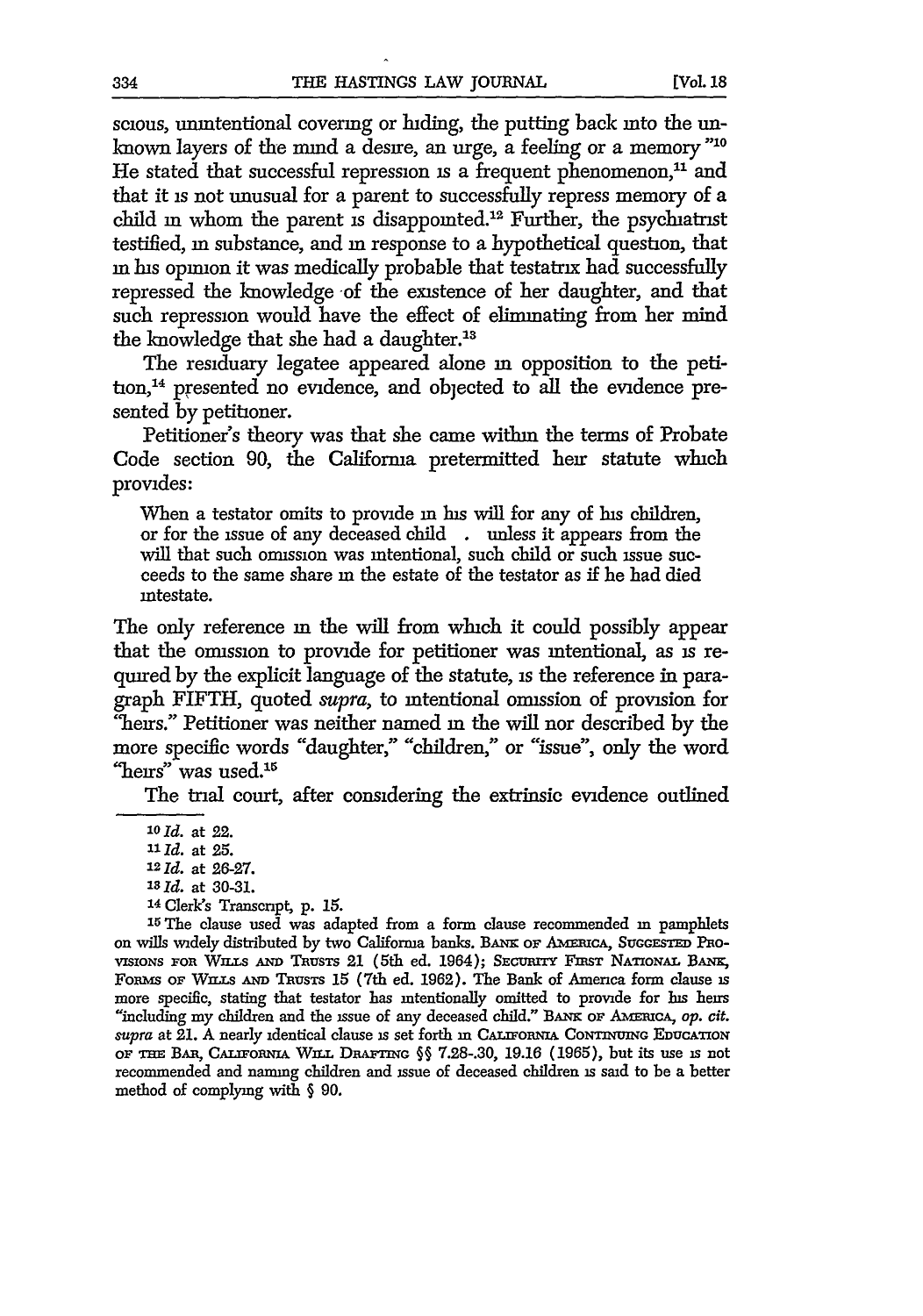above, found as facts that petitioner was the daughter of decedent<sup>16</sup> and that the omission of provision for petitioner in decedent's will was unintentional.<sup>17</sup> Judgment was entered for petitioner entitling her to distribution of one-half of the estate.<sup>18</sup>

The district court of appeal reversed the judgment, concluding that "as a matter of law" the language found **in** paragraph FIFTH of the will indicated an intent on the part of the testatrix to omit provision for her daughter.<sup>19</sup> The court held that extrinsic evidence was not admissible to prove testatrix's lack of intent to omit her daughter. A petition for a hearing in the California Supreme Court was demed.<sup>20</sup>

Thus, to the extent that the opinion of a district court of appeal, remforced by a denial of a hearing in the supreme court, can be relied upon as a correct statement of California law, $^{21}$  the way to beat the pretermitted heir statute is to insert after the dispositive clauses the clause: "Except as otherwise provided **in** this will, I have intentionally and with full knowledge omitted to provide for my heirs." This will signify an intent to omit provision for any child or grandchild not named in the will.<sup>22</sup> No evidence to the contrary may be received.<sup>23</sup> It is probably the safer course not to attempt an enumeration of the intentionally omitted "heirs," lest the enumeration be incomplete, as

<sup>21</sup> More petitions for hearings in the supreme court after decision by a district court of appeal are denied than are granted, and the effect of a denial as settling the law is difficult to determine. For an interesting attempt at analysis of the factors considered by the court **in** granting or denying a hearing, see generally Note, *To Hear or Not to Hear: A Question for the Califorma Supreme Court* (pts. 1-2), 3 **STAw.** L. Buy. 243 (1951), 4 STAN. L. REV. 392 (1952). The grounds on which a disappointed litigant may petition for a hearing **in** the supreme court after decision in the district court of appeal are set forth in CALIFORNIA RULES OF COURT rule 29. The most important ground is where a hearing in the supreme court appears necessary to secure uniformity of decision or the settlement of important questions of law. CaL.Fornu RuLEs oF **Counry** rule 29(a) **(1).**

22 Estate of Lipovsky, 238 Cal. App. **2d** 604, 606-10, 48 Cal. Rptr. 41, 44-45 (1965).

**<sup>23</sup>**Note that the exclusion of all extrinsic evidence would bar every clannant, no matter how certain it was that his omission was unintentional or due to a mistaken belief in the mind of the testator about his death. To use a familiar classroom case, the loved son presumed dead **in** the war would now return from the prison camp to find that his claim to a share **in** his deceased father's estate was absolutely barred by the presence of a *Lipovsky* type clause in his father's will. A similar situation existed **in** Estate of Torregano, 54 Cal. **2d** 234, 5 Cal. Rptr. 137, **352** P.2d **505** (1960).

**<sup>16</sup>**Clerk's Transcript, **p.** 45.

**<sup>17</sup>Ibtd**

*<sup>18</sup> Id.* at 45-46.

**<sup>19</sup>** 238 Cal. App. 2d at 610, 48 Cal. Rptr. at 45.

**<sup>20</sup>** 64 A.C. Feb. 2 minutes at 9.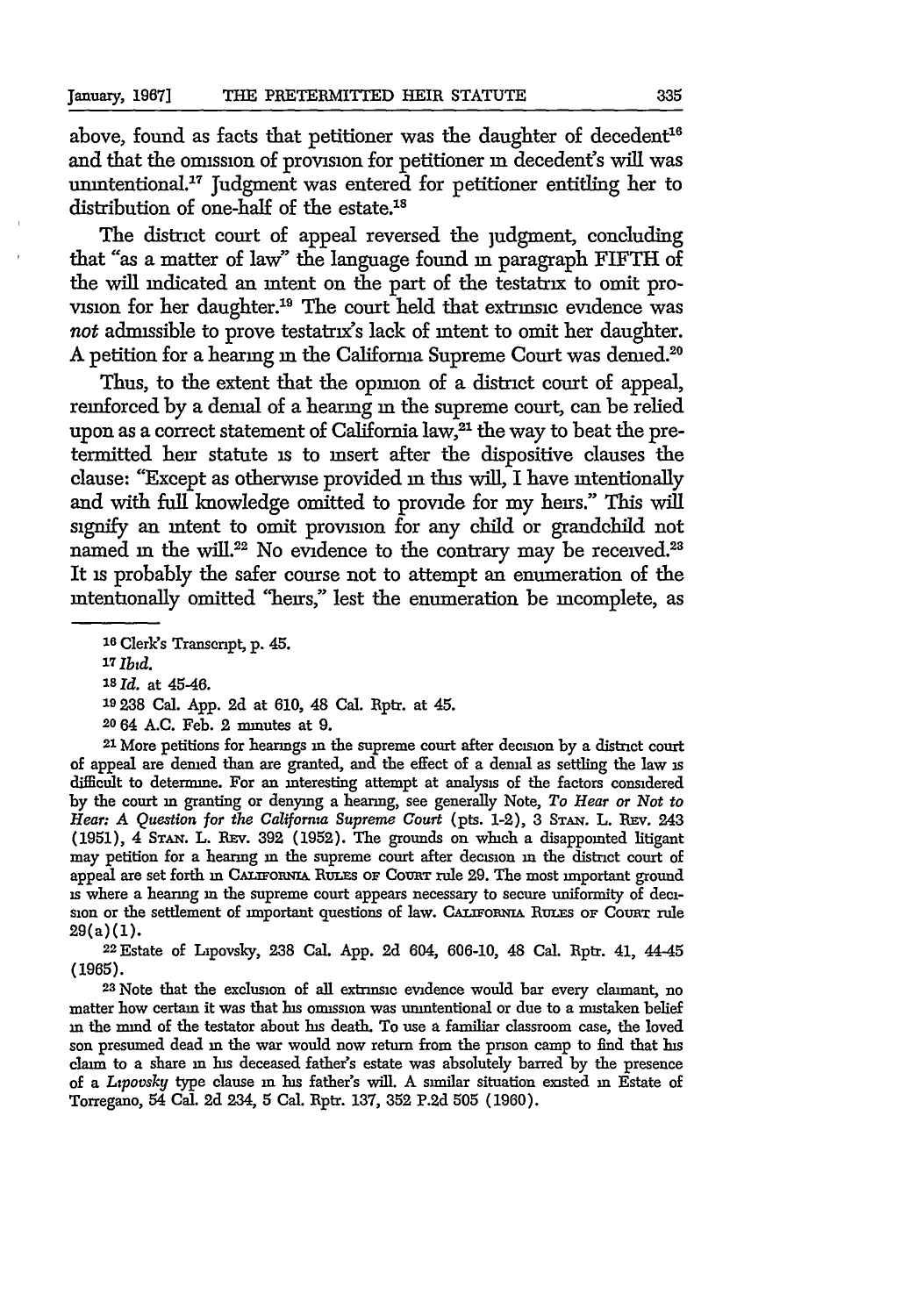*in Estate of Lpovsky,24* and raise some doubt as to the testator's in**tent.25** Perhaps it is safest for the attorney not to even talk to the testator about children or grandchildren, lest, if *Lypovsky* is overruled, he is required to give testimony similar to that given by the draftsman there.<sup>26</sup>

While this appears to be the way to beat Probate Code section 90, there is some doubt that the legislature intended it to be so, and some hope that it will not remain so forever.

#### Lipovsky and Torregano

The district court of appeal in *Lipovsky* reached its holding by this chain of reasoning. A testator can disinherit a child, although his intention to do so must appear on the face of the will. $27$  It is not necessary that the child be named in the will.<sup>28</sup> It is enough that a class be intentionally omitted that can include a child.29 It is settled that the

**<sup>25</sup>**The doubt raised by an incomplete enumeration is expressed by the question: if testator named some of the disinherited children, why did he not name the others? It appears that an incomplete list of children, together with the fact of existence of unnamed children, gives rise to a latent ambiguity. And it **is** well settled law that extrinsic evidence **is** admissible to resolve a latent ambiguity, Estate of Torregano, 54 Cal. **2d** 234, 246, **352** P.2d 505, 512, 5 Cal. Rptr. 137, 144 (1960). This argument was advanced by petitioner **in** *Lipovsky,* but the district court of appeal dismissed the argument by stating that the clause was not internally inconsistent, which, if true, disposes only of the *patent* ambiguity question. The court stated further that the failure to mention petitioner by name did not dictate the conclusion that testatrix did not have her **in** mind, which is irrelevant, as it **is** not necessary that the facts whch give rise to a latent ambiguity dictate the resolution of that ambiguity. Estate of Lipovsky, 238 Cal. App. 2d 604, 610-11, 48 Cal. Rptr. 41, 45 (1965). Of course where there **is** a danger that the enumeration might become partial due to the potential birth of children after the execution of the will, the inclusion of a phrase indicating an intent to disinherit afterborn children as a specifically described class would make it practically impossible to claim or prove any ambiguity or any lack of intent to omit. This would be true even if extrinsic evidence were admissible, as the presumption of intent to omit from such a combined list and general clause would be very strong.

<sup>26</sup> 238 Cal. App. 2d at 608, 48 Cal. Rptr. at 43. 27 Estate of Stevens, 83 Cal. <sup>27</sup> Estate of Hassell, 168 Cal. 287, 142 Pac. 838 (1914); Estate of Stevens, 83 Cal. 322, 23 Pac. 379 (1890).

**28Van** Strien v. Jones, 46 Cal. 2d 705, 299 **P.2d** 1 (1956); Estate of Kurtz, 190 Cal. 146, 210 Pac. 959 (1922). It should be noted that *Van Strien v. Jones*, supra, as well as other cases were said to have come before the courts under circumstances where proof of lack of intent to omit was not offered. Estate of Torregano, 54 Cal. **2d** 234, 254 n.9, 5 Cal. Rptr. 137, 149 n.9, **352** P.2d 505, 517 n.9 (1960). Justice Spence, **in** his dissent joined by Justices Schauer and McComb, was of the opinion that *Torregano* could not be reconciled with *Van Stnen. Id.* at 254, 5 Cal. Rptr. at 149, 352 P.2d at 517 (dissenting opinion).

**<sup>29</sup>**Van Strien v. Jones, *supra* note 28; Estate of Lindsay, 176 Cal. 238, 168 Pac. 113 (1917); Estate of Hassell, 168 Cal. 287, 142 Pac. 838 (1914).

<sup>24238</sup> Cal. App. 2d 604, 48 Cal. Rptr. 41 (1965). See text accompanying note 4 *supra.*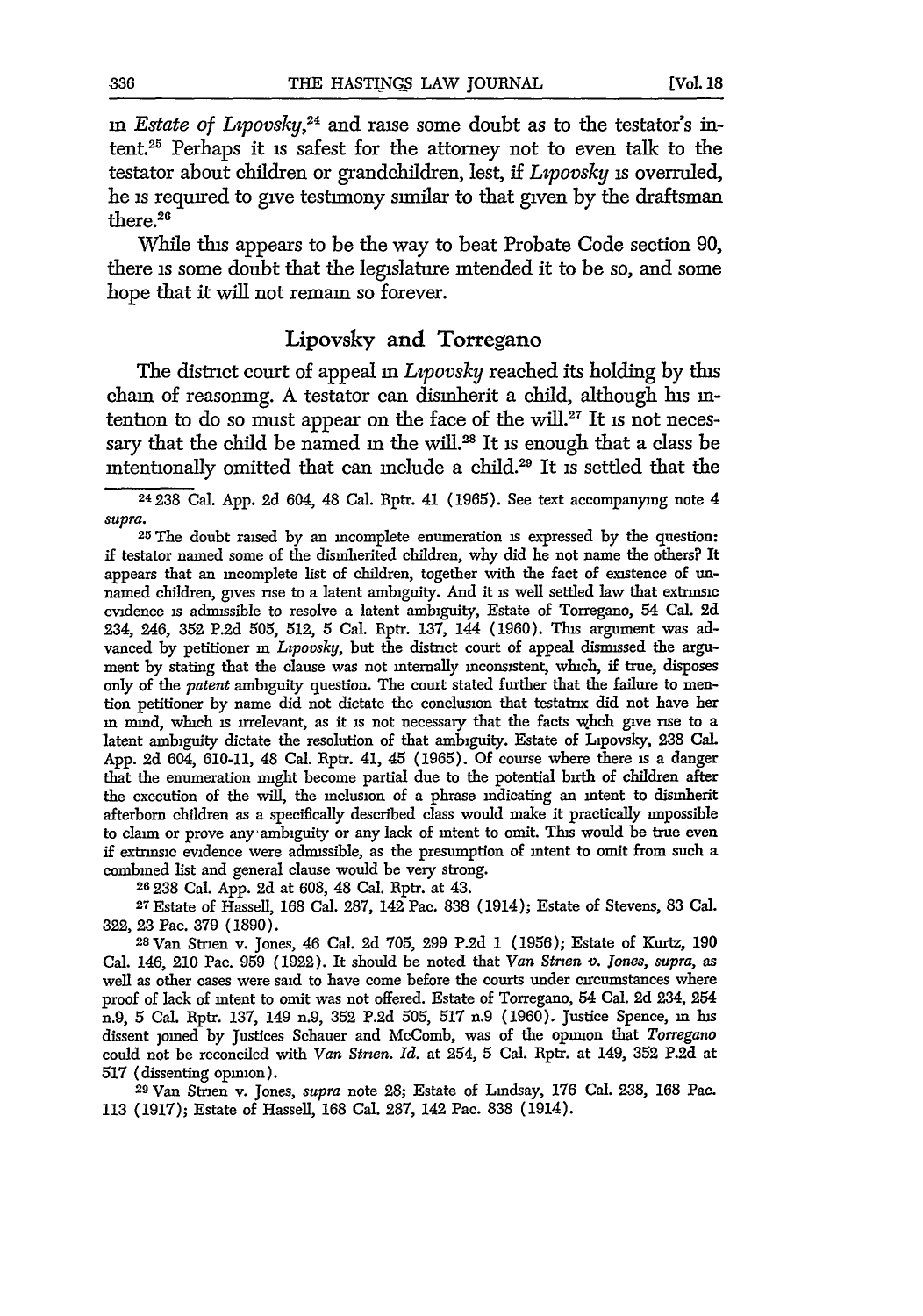term "heirs" precisely describes children and issue of deceased children.30 Therefore, the clause used is sufficient as a matter of law to indicate an intent to exclude petitioner.

But **in 1960**, subsequent to all but one<sup>31</sup> of the cases cited **in** support of this reasoning, the California Supreme Court decided *Estate of Torregano.12* In 1915 Torregano had been told under convincing circumstances that his daughter was dead.33 His 1947 will stated, *"I* am a widower and have no children, issue of my marriage and further stated

THIRTEENTH. I give, devise and bequeath to any person or persons who may contest this my Last Will and Testament, or assert any claim to share my estate by virtue of relationship or otherwise the sum of One Dollar (\$1.00) each in settlement of their said claim or claims.<sup>35</sup>

The supreme court held that extrinsic evidence, **in** this case evidence that showed testator mistakenly believed his daughter was dead, was admissible to prove testator's lack of intent to omit from his will any provision for a presumptive heir.<sup>36</sup> The court determined that this exact question had never been decided,<sup>37</sup> although there were several cases where such evidence had been allowed,<sup>38</sup> and numerous cases with dicta that such evidence would not be allowed.<sup>39</sup> Furthermore, it was found that the mistake which caused testator to omit provision for his child could not possibly appear from the will, and therefore extrinsic evidence must be contemplated by the statute.<sup>40</sup> The court distinguished cases cited by respondent for the proposition that appellant was excluded from the estate as a matter of law by paragraph Thirteenth on the grounds that the will, as a whole, indicated that testator did not intend that the daughter be barred by the no contest clause, 41 and also that the case involved something more than a no contest clause.42 The court concluded that more than the general lan-

accompanymg text. **<sup>3254</sup>**Cal. 2d 234, 5 Cal. Rptr. 137, **352** P.2d 505 (1960). **331d.** at 241-42, 5 Cal. Rptr. at 141, 352 P.2d at 509.

- **<sup>34</sup>***Id.* at 239, 5 Cal. Rptr. at 139, 352 P.2d at 507.
- *<sup>35</sup>Ibid.*
- **<sup>36</sup>***Id.* at 243, 5 Cal. Rptr. at 142, 352 P.2d at 510.

**37 Id.** at 243-45, 5 Cal. Rptr. at 142-43, 352 P.2d at 510-11.

- **<sup>38</sup>***Id.* at 244, 5 Cal. Rptr. at 142, 352 P.2d at 510.
- **<sup>39</sup>***Id.* at 244-45, 5 Cal. Rptr. at 143, **352** P.2d at 511.
- <sup>40</sup>*Id.* at 246, 5 Cal. Rptr. at 144, **352** P.2d at **512.**
- <sup>41</sup>**Id.** at 251-52, 5 Cal. Rptr. at 147-48, 352 P.2d at 515-16.
- **<sup>42</sup>***Id.* at 253-54, 5 Cal. Rptr. at 149, **352** P.2d at **517.**

**<sup>30</sup>**Estate of Cochems, 112 Cal. App. 2d 634, 247 P.2d 131 (1952).

**<sup>31</sup>**The one later case cited was Estate of McClure, 214 Cal. App. 2d 590, 29 Cal. Rptr. 569 (1963), and the holding of that case was nusstated. See note 66 *infra* and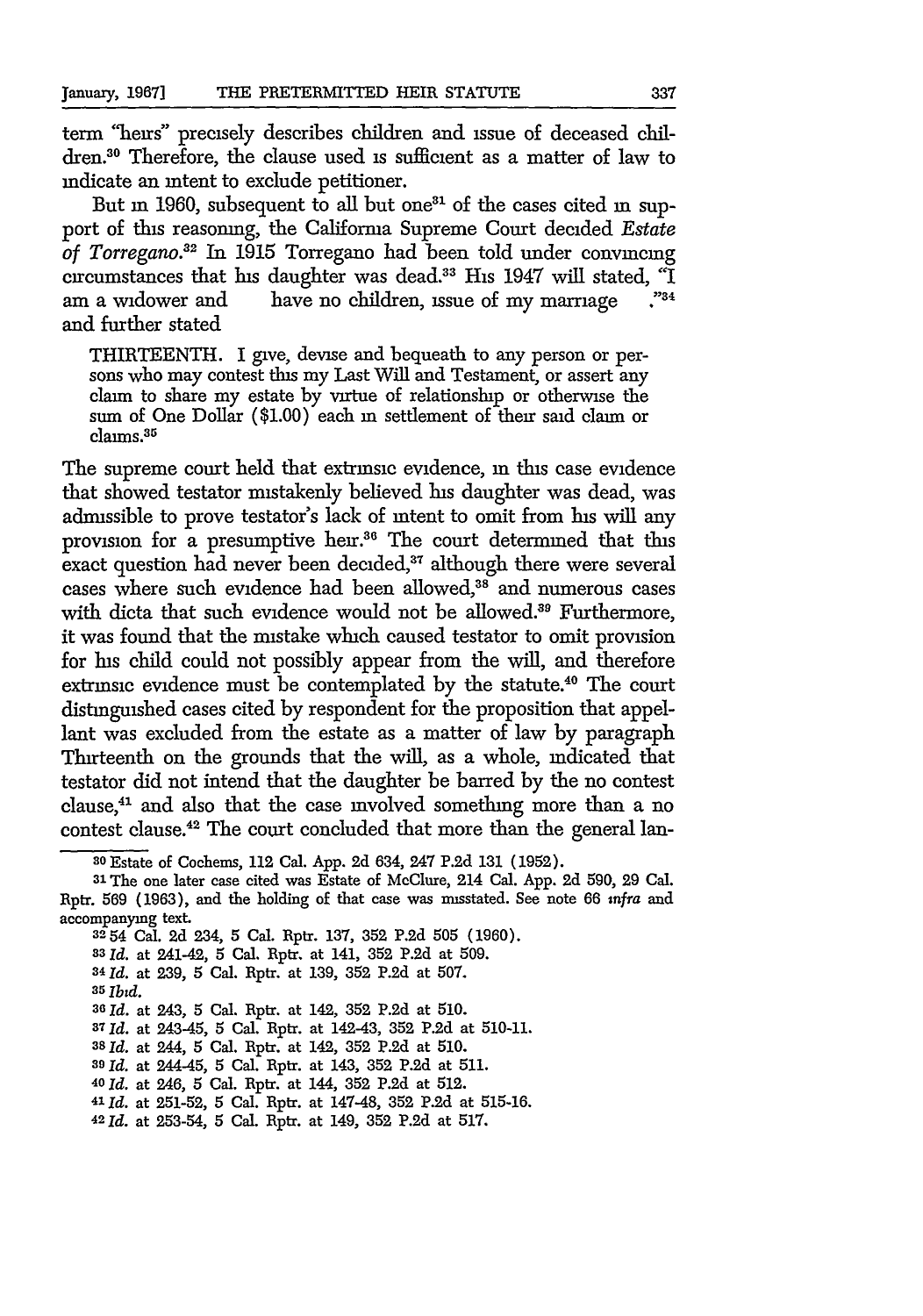guage found in paragraph Thirteenth should be required to exclude a claim of pretermission by a daughter of whose existence the testator was unaware and further, that the issue of pretermission was a question of fact.<sup>43</sup>

The *Ltpovsky* court distinguished *Torregano* on the ground that that case involved a no contest clause rather than a disinheritance clause. <sup>44</sup>**This** distinction furnished some support to the court in *Lzpovsky,* which, however, took no note of the fact that the *Torregano* opinion also pointed out that some of the older cases were decided under circumstances where proof of lack of intent was not offered.<sup>45</sup>

It should indeed require more than general language to conclusively exclude a child from attempting to prove that he comes within the operation of section 90. And it should require more than general language whether such language appears in the form of a general disinheritance clause, as *in Lpovsky,* or in the form of a general no contest clause, as **in** *Torregano.*

#### *Torregano Should Be Extended*

The *Torregano* decision, if it means anything, must mean that extrinsic evidence is admissible to show unintentional omission where there is *some* indication of intent to omit on the face of the will. This is so because the court there must have recognized that there had been some indication of intent to omit the daughter **in** the no contest clause since, if there were none, it would not have appeared "from the face of the will that such omission was intentional," and the pretermitted heir statute would have applied automatically, without any extrinsic evidence of intention.<sup>46</sup> Proof of relationship alone would have established petitioner's status as a pretermitted heir<sup>47</sup> and it would not have been necessary to hold that extrinsic evidence of intention was admissible.

Further, although the *Torregano* decision indicated that it could not be determined as a matter of law that the no contest clause was

**<sup>43</sup>***Id.* at 254, 5 Cal. Rptr. at 149, **352 P.2d** at **517.**

<sup>44</sup> Estate of Lipovsky, 238 Cal. App. **2d** 604, 611, 48 Cal. Rptr. 41, 45 (1965). 45 Estate of Torregano, 54 Cal. 2d 234, 254 n.9, 5 Cal. Rptr. 137, 149 n.9, 352 P.2d

<sup>505, 517</sup> n.9 **(1960).**

**<sup>46</sup>**Plamtiff **in** *Torregano* introduced much evidence at the trial over the objection of defendant to show that testator had not intended to omit her. The evidence **is** sum-

manzed **in** 54 Cal. 2d at 241-42, 5 Cal. Rptr. at 141, **352** P.2d at 509. *<sup>4</sup> <sup>7</sup>***CAL. Nho3. CODE §** 90 provides that a child, or issue of a deceased child, omitted from a will (who has not received a settlement or an equal proportion **by** way of advancement) will succeed to its intestate share unless it appears from the will that the omission was intentional. Thus a child *will take* unless there is some indication of **in**tentional omission on the face of the will.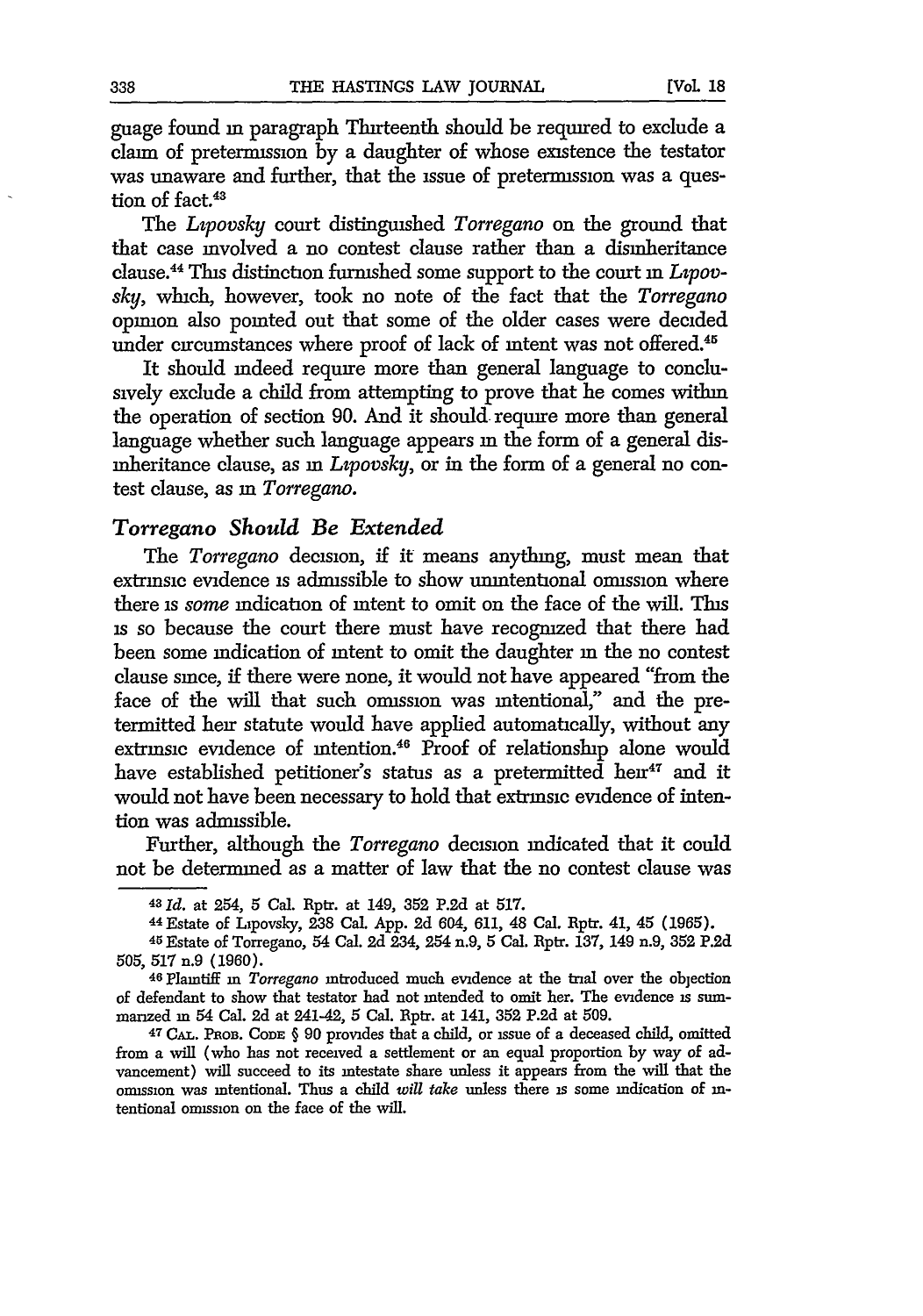intended to apply to the daughter,<sup>48</sup> it is clear from the plain words of the clause, "I give complex person who may assert any claim the clause, " $I$  give  $\cdot$  to any person to share in my estate by virtue of relationship the sum of One Dollar,"49 that **in** the absence of the extrinsic evidence which was admitted, the clause could have been meant to apply to the daughter. The words exactly described a class of which petitioner, as soon as she claimed a share of the estate as a pretermitted heir, was a member. The question, then, is no longer to be decided by reading the will and saymg either, yes, there **is** sufficient indication of intention to omit, or no, there **is** not sufficient indication of intent to omit. In all but the clearest cases-those in which it clearly and convincingly appears on the face of the will that testator had the child in mind at the time of executing the will and, having the child in mind, omitted to provide,<sup>50</sup> or those where there is no indication of intentional omission on the face of the will-extrinsic evidence is admissible to show lack of intent to omit **in** order to overcome any indication of intent to omit which does appear on the face of the will.<sup>51</sup>

Thus *Torregano* should not be dismissed as a holding that a no contest clause is no indication of intent to omit. Rather, the logical extension of the rule of the case, though the opimon was cautiously limited to the facts at hand, **is** that extrinsic evidence **is** admissible to show lack of intent to omit whenever there is some general phraseology on the face of the will which shows intent to omit in a manner not sufficiently strong and convincing.<sup>52</sup> The statements in *Torregano* differentiating the general disinheritance clause cases from no contest clause cases do not appear to have been determinative when one recognizes that the evidence was held admissible against a clause which did show some intent to omit. It is submitted that the presence of either type of general phraseology, in light of *Torregano,* should give rise only to an inference of intent to omit which is rebuttable by extrinsic evidence to show lack of intent to omit.<sup>53</sup>

**<sup>53</sup>**In a note on *Torregano,* it was concluded: "A more plausible explanation **is** that

**<sup>48</sup>** 54 Cal. 2d at 252, 5 Cal. Rptr. at 148, 352 P.2d at 516.

**<sup>49</sup>***Id.* at 239, 5 Cal. Rptr. at 139, **352** P.2d at 507.

**<sup>50</sup>** That this is the requirement for intentional omission, see the cases cited **in** paragraph "(10)" of the *Torregano* opinion, 54 Cal. 2d at 249, 5 Cal. Rptr. at 146, **352** P.2d at 514.

<sup>51</sup> Extrinsic evidence of intent to omit **is** not admissible by the terms of the statute. 54 Cal. 2d at 247, 5 Cal. Rptr. at 146, 352 P.2d at 513.

**<sup>52</sup>** The *Torregano* decision quoted Estate of Hassell, 168 Cal. 287, 288, 142 Pac. **838,** 839 (1914), to the effect that a strong and convincing showing of intent to exclude children must appear on the face of the will before their "natural nghts" to share **in** the inheritance of their immediate ancestors shall be taken away. 54 Cal. 2d at 249, 5 Cal. Rptr. at 146, **352** P.2d at 514.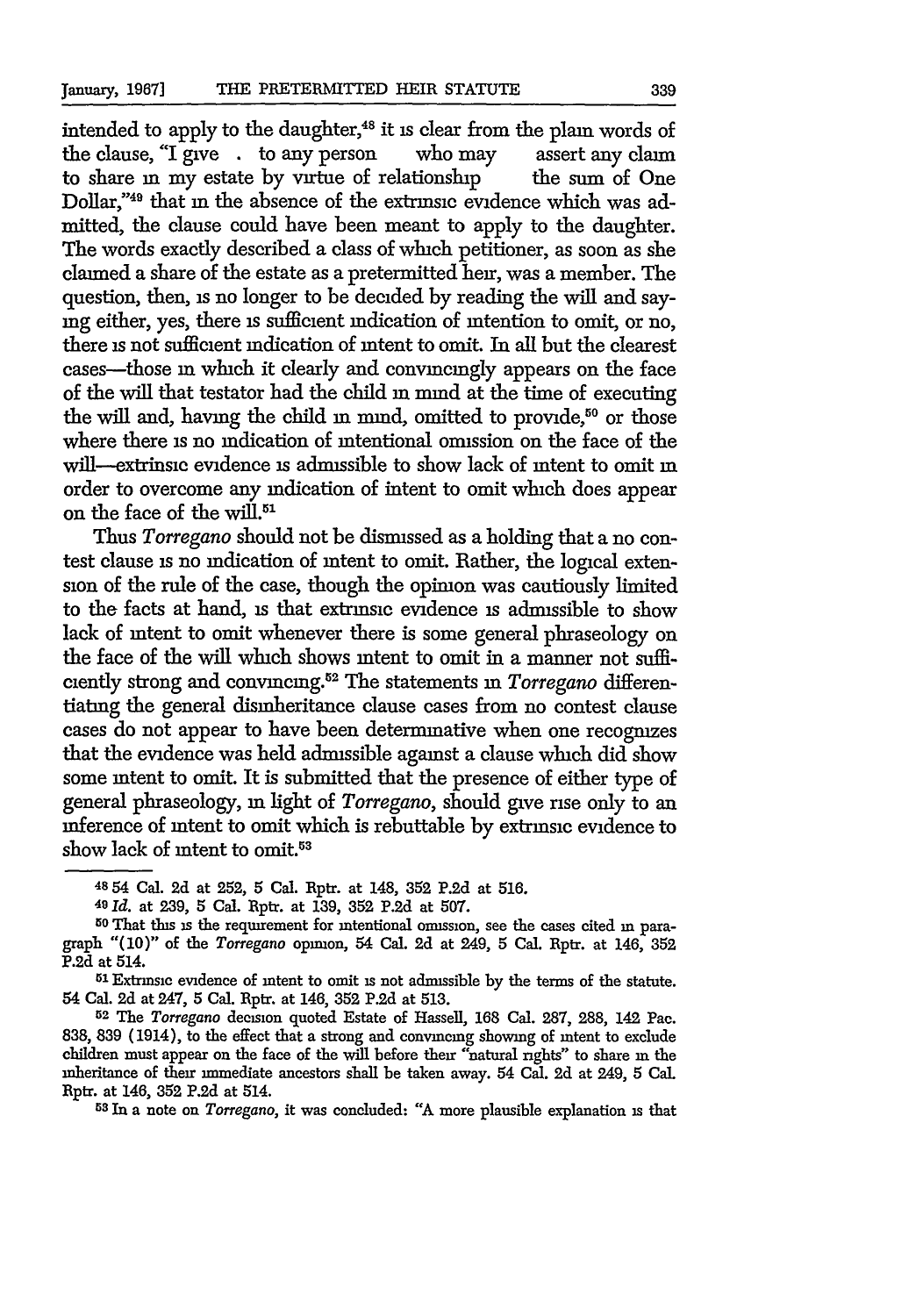The true issue in a pretermitted heir case is whether it appears on the face of the will that testator had the child **in** mind at the time of executing the will.<sup>54</sup> The purpose of the statute is to guard "against the omission of lineal descendants by reason of oversight, accident, mistake, or unexpected change of condition."<sup>55</sup> The court should thus scrutinize the will to see how clearly and strongly the testator indicated that he had his children in mind, not how clearly and strongly he indicated an intent to disinherit a general class which could include his children. In this connection one may note that a child named in a will and not provided for cannot take as a pretermitted heir, even if the will contains no disinheritance clause whatsoever.<sup>56</sup>

The importance of this observation is that it focuses attention on the fact that the strength of a clause which is argued to show some intent to omit a child is determined by the clarity and lack of ambiguity with which the clause refers to the child, and not by the form of the clause, whether it is a disinheritance clause, a no contest clause, or even a list of children. As a matter of common sense, the use of the word "heirs" in a general disinheritance clause is no more an indication that a testator had a particular child in mind than is the use of the word "relations" in a general no contest clause. As pointed out above, *Torregano* was a case of first impression. Many of the prior decisions had been rendered without attempted proof of extrinsic circumstances showing lack of intent to omit, and many of those decisions must be reevaluated **in** light of *Torregano.* It is not to be supposed that the use of a general clause of disinheritance is no longer some evidence of intent to omit children,<sup>57</sup> but, where only a general class description

*5* **Id.** at 248, 5 Cal. Rptr. at 145, 352 P.2d at 513.

the court has overruled *Fernstrom* to the extent that general language such as 'heirs' will no longer be sufficient as a matter of law to exclude a presumptive heir of whom testator is unaware. A jury may still find that the testator would have disinherited the child even if he had known of her existence; however, to disinherit such an omitted child without allowing the admission of any extrinsic evidence, the language of the will must show affirmatively that such a sweeping omission was actually the intent of the testator. Language falling short of this, but which would have been sufficient to show an intent to omit m the past, now would give rise to 'an inference of intent to omit provision for a presumptive heir,' rebuttable by extrinsic evidence." Note, 8 U.C.L.A.L. REv. 476, 479 (1961). (Footnotes omitted.)

**<sup>54</sup>**See Estate of Torregano, 54 Cal. **2d** 234, 249, 5 Cal. Rptr. 137, 146, 352 **P.2d** 505, 514 (1960). Whether claimant has been provided for by way of settlement or advancement can of course be an issue under the California statute, but this is a separate question.

<sup>56</sup>Estate of Fanning, 8 Cal. **2d** 229, 64 P.2d 951 (1937); Estate of Sawyer, 193 Cal. App. **2d** 471, 14 Cal. Rptr. 450 (1961); Estate of LaBne, 130 Cal. App. 2d 235, 278 P.2d 760 (1955).

<sup>&</sup>lt;sup>57</sup> Indeed if this were true, the result would be that a man desiring to disinherit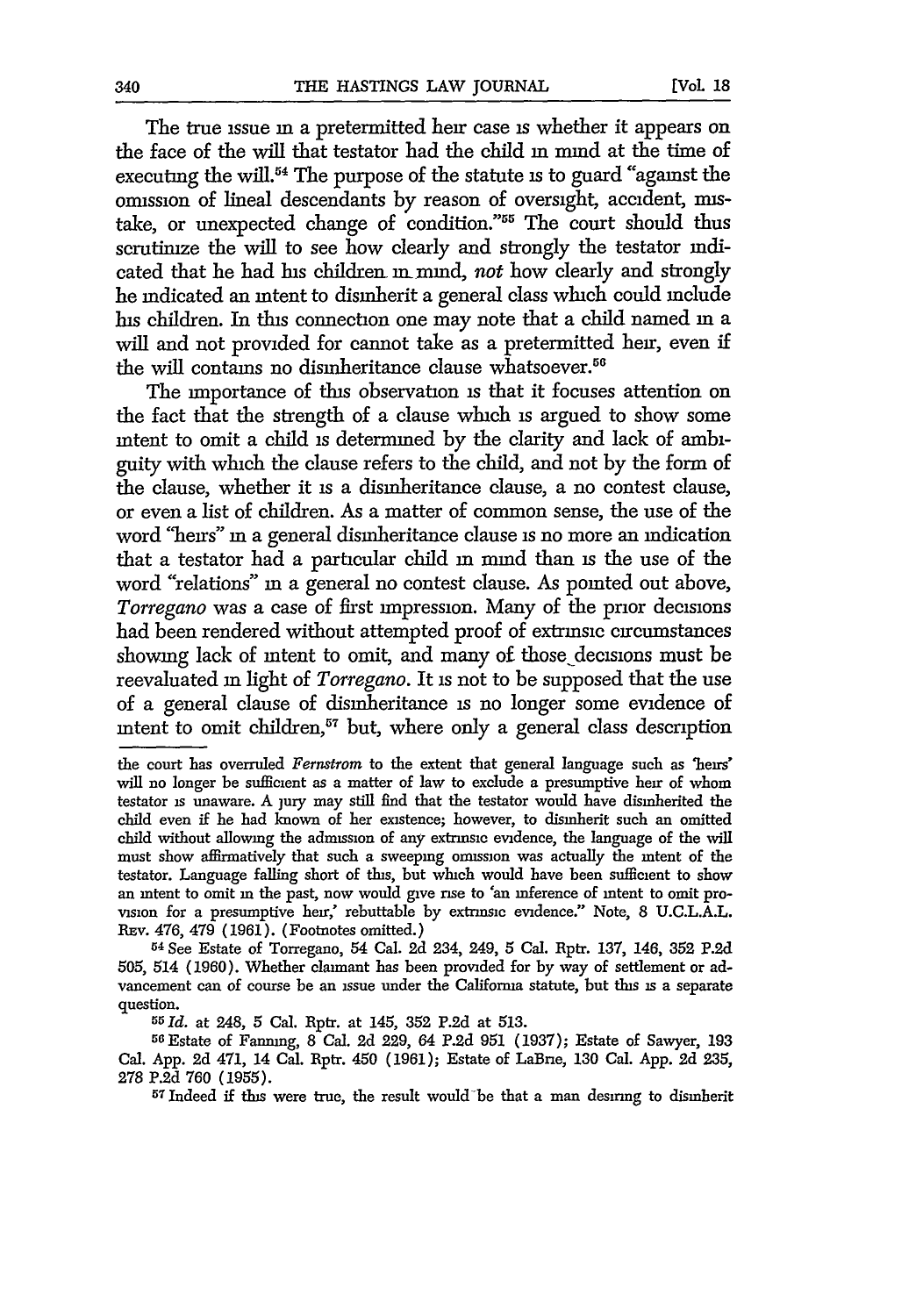is relied upon to show intent to omit a particular child, logic and the policy of the statute support the admission of extrinsic evidence of the circumstances and the state of testator's mind to show lack of intent to omit.58 The class description would create a presumption of an **in**tent to omit, the strength of which might logically vary with the degree of specificity of the class description,<sup>59</sup> and the evidence of unintentional onussion should be required to be strong enough to overcome the presumption.

*Torregano* stated with reference to the general description situation there:

Such general language, referring as it does to a large class of persons, cannot be deemed, as a matter of law, necessarily to include a close relative who the testator mistakenly thought dead.<sup>60</sup>

And the court continued with reference to general phraseology.

[T]he statement made m the Wilson opinon to the effect that specific words of kinship must be interpreted **in** light of circumstances of each individual case, and not by slavish adherence to the interpretation placed upon the same words under a different state of facts, is a correct statement of law

Mere general phraseology, standing alone, cannot be construed to indicate an intent to omit provision for a presumptive heir, under every possible circumstance, even if such phraseology includes the word "heirs."<sup>61</sup>

In other words, general phraseology should not exclude as a matter of law, under all circumstances, competent evidence which might prove that testator was **in** fact unaware of the existence of a child.

#### *Cases Since Torregano*

Two cases decided since *Torregano* are helpful in determining the extent of the rule of that case.

<sup>59</sup>For example a clause disinheriting "my children A and B, and any children hereafter born to the mamage of my wife and myself, and any issue of any of my children who predecease me" would create a stronger presumption of intent to omit those covered by the pretermitted heir statute than a clause disinheriting "my heirs."

**80 54** Cal. 2d at 248, 5 Cal. Rptr. at 145, **352 P.2d** 513.

**<sup>61</sup>***Id.* at 250-51, 5 Cal. Rptr. at 147, 352 P.2d at 515.

his children and grandchildren would have to name each one, as they were born, **in** a codicil to his will, and specifically disinherit them. This result is neither likely nor desirable.

<sup>58</sup> Otherwise, the statute becomes a dead letter **m** the presence of the form clause used in *Lipovsky*. The mistake or oversight which caused testator to omit the claimant can never be proved from the face of the will. Estate of Torregano, 54 Cal. **2d** 234, 246, **5** Cal. Rptr. 137, 144, **352** P.2d 505, 512 (1960).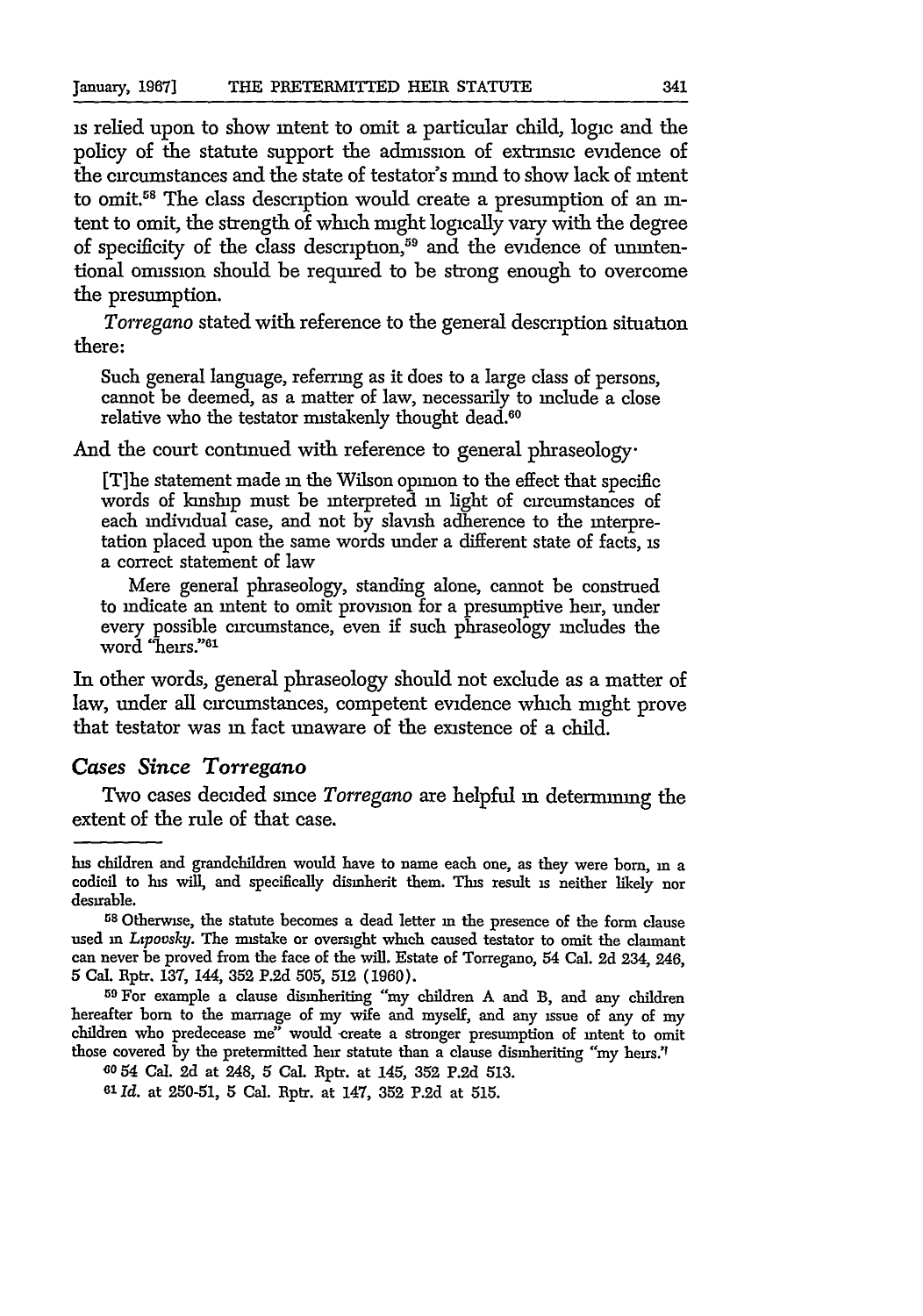In *Estate of McClure*<sup>62</sup> the will did not mention testatrix's granddaughter, but provided that if any person contested the will, claimed to be an heir to any part of the estate, and successfully established the fact, such person would receive one dollar.<sup>63</sup> The trial court allowed extrinsic evidence to be introduced by the granddaughter **in** support of her claim of pretermission.<sup>64</sup> The trial court found that the will expressed an intent to disinherit the claimant, and found against her. On appeal, the court rejected claimant's contention that the finding of intent to omit was erroneous as a matter of law <sup>65</sup> But the district court of appeal did not hold or suggest that the admission of extnnsic evidence to show lack of intent to omit was error. The conclusion was that "absent any factors indicating a contrary conclusion," the language of the will was a sufficient indication of intent to omit the granddaughter to comply with the requirement of section **90.66** In addition, the court pointed out that the intent expressed by a class designation may not be the same **in** all instances and that the use of general language designating a class might or might not indicate the intent of a testator to omit a particular individual, depending on the circumstances of each individual case.67 It seems clear that the factors and circumstances **in** an individual case can only be shown by extrinsic evidence.

A second case, *Estate of Groscup,66* also involved a grandchild, the son of a child who predeceased the testator. Neither the grandchild nor his mother was mentioned in the will. The will did declare that except as otherwise provided, the testator had intentionally omitted to provide for his heirs living at the time of his death.<sup>69</sup> A summary judgment against the grandchild petitioner was affirmed on appeal. However, the district court of appeal pointed out that the trial court had correctly considered the facts alleged in petitioner's counter-affidavit **in** opposition to the motion for summary judgment before determining that

*66Id.* at 593-94, **29** Cal. Rptr. at 571. *In Lipovsky,* the district court of appeal stated that *McClure* held the clause there involved referred to a child of the testator not otherwise provided for and thus satisfied  $\S$  90. This ignores the fact that this entire "holding" was preceded and modified in the *McClure* holding by the phrase, "absent any factors indicating a contrary result."

**<sup>67</sup>***Id.* at 593, **29** Cal. Rptr. at 571.

**68231** Cal. App. **2d 535,** 42 Cal. Rptr. 21 (1964).

**<sup>69</sup>***Id.* at **536,** 42 Cal. Rptr. at 21.

**<sup>62214</sup>** Cal. App. 2d 590, **29** Cal. Rptr. 569 (1963).

**<sup>63</sup>***Id.* at 592, 29 Cal. Rptr. at 570.

**<sup>64</sup>** The evidence consisted of proof that petitioner had frequently visited testatrix **in** the three years preceeding the execution of the will, which arguably was as much **in** derogation of petitioner's contentions as *in* support thereof. *Id.* at 595, 29 Cal. Rptr. at **572.**

**<sup>05</sup>***Id.* at 592, **29** Cal. Rptr. at 570.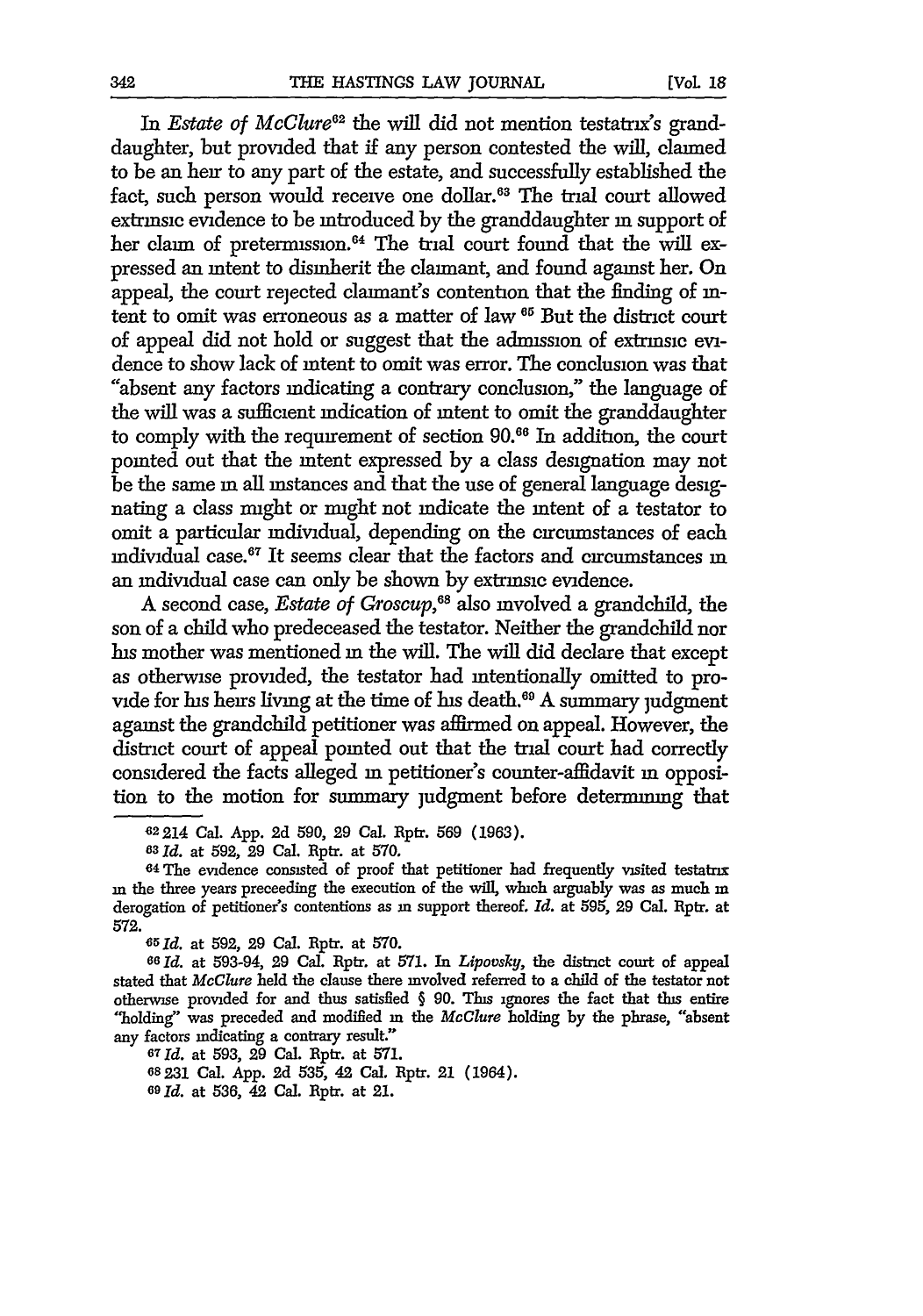there were no fact issues which required trial.<sup>70</sup> The general language of disinheritance **in** the will did not bar consideration of extrinsic evidence to show lack of intent to omit. The court stated that *Torregano* made it clear that extrinsic evidence was admissible at the instance of the omitted heir to show that the omission was unintentional, and that the trial court correctly followed this rule in considering all the facts alleged *in* petitioner's counter-affidavit. <sup>71</sup>**If** the affidavits raised any fact issue, trial was required.<sup>72</sup>

Thus, while the *Groscup* court did not find sufficient facts presented to raise a triable issue of fact, it did state that facts could be shown by extrinsic evidence to rebut the inference of intentional omission raised by a general disinheritance clause, a clause almost identical with the one in *Lipovsky*. The summary judgment against petitioner affirmed in *Groscup* indicates one answer to those who oppose the extension of *Torregano* with the argument that evidence can be adduced in every case to show that omission to provide was unmtentonal.73

#### *The Legislative Intent*

There is a legislative purpose behind section 90 which deserves to be sustained. The *Torregano* decision stated it well: California, since its origin as a state, has protected the spouse, children and grandchildren against unintentional omission from a testator's will. The legislature's continuing policy of guarding against omission of lineal descendants by oversight, accident, mistake or unexpected change of condition is reflected in the statute designed to protect children against omission which not infrequently arises from the peculiar circumstances under which the will is executed.<sup>74</sup> These peculiar circumstances indude the fact that many wills are executed by aged persons, persons who have often been long separated from their children or grandchildren, persons who, in some instances, through lapse of memory or

<sup>7</sup> 8 In most cases the proof by petitioner, to be convincing, would probably have to be along the lines that testator was unaware of petitioner's existence at the time of execution of the will, and it **is** likely that such proof will seldom be available. Summary judgments against petitioner can quickly dispose of those claims obviously without merit.

*<sup>70</sup> Id.* at 537, 42 Cal. Rptr. at 22.

**<sup>71</sup> The** facts alleged were that testator regarded his daughter, petitioner's mother, very highly, knew of her death, was on friendly terms with petitioner, and that testator's sight and hearing were failing at the time of execution of the will. *Id.* at 536, 42 Cal. Rptr. at 21-22.

**<sup>72</sup>** *Id.* at 537, 42 Cal. Rptr. at 22.

<sup>74</sup> Estate of Torregano, 54 Cal. 2d 234, 248, 5 Cal. Rptr. 137, 145, **352** P.2d 505, 513 (1960); Estate of Kretschmer, **232** Cal. App. 2d 789, 794, 43 Cal. Rptr. 121, **125** (1965).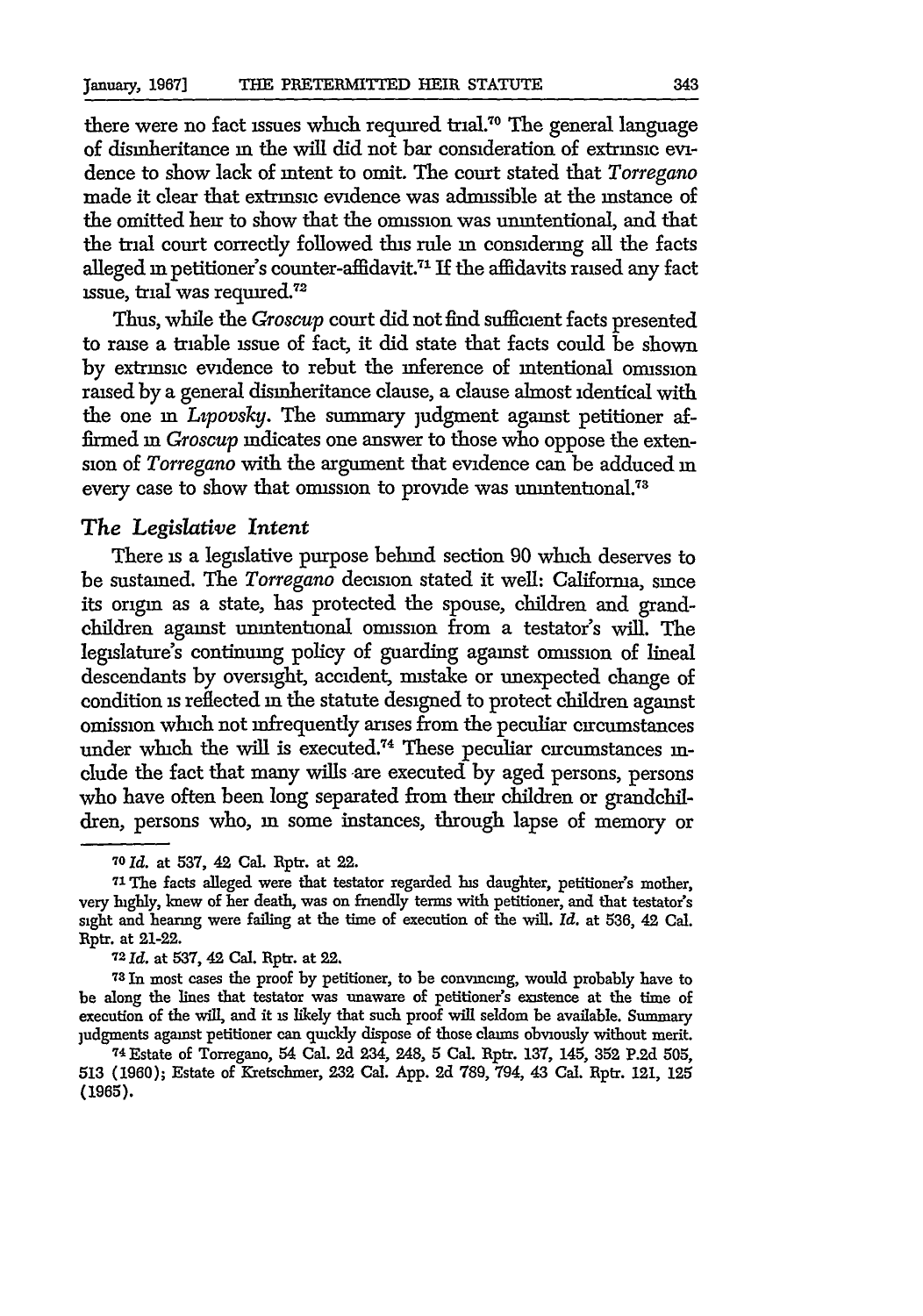mental conditions contributed to by age or otherwise, are not aware of, or have temporarily forgotten, the existence of members of their own family It seems that the policy of the statute is at least arguably meritorious, and it is certainly not so clearly a bad law that it deserves judicial repeal.

#### **A** Reasonable Rule

In conclusion, it appears that there is a sure way to beat the California pretermitted heir statute if *Lpovsky* can be taken at full value. But the general phrase of disinheritance which is held there to be conclusive, as a matter of law, as a showing of intent to omit a pretermitted heir, does not, as a matter of common sense, indicate specifically that the testator had any,particular individual in mind when executing the will. It is true that **in** a will drafted by a lawyer, technical words should be considered in a technical sense,<sup>75</sup> but to follow this to the extreme of *Lpovsky* will result **in** the emasculation of section 90 by the standardized use of the uninformative boiler plate language found there. The situation will be precisely as it was described before *Torregano* by Mr. Witkm:

[T]he pretermitted heir statute no longer fulfills its purpose. Its effect is nullified by the standard form of disinheritance clause which every careful attorney uses. The court, **in** *Estate of Cochems* recognizes this defeat of the statutory policy in the following language: "[Tjhese general clauses do not in fact constitute evidence that omitted children or grandchildren were intentionally omitted contrary is true, for had they not been forgotten, they would generally have been referred to at least by a class."76

The main argument **in** favor of the *Lpovsky* result is that it promotes certainty While certainty **is** a goal perhaps more to be sought **in** wills than in any other area of the law, it is achieved at considerable cost when a statute is effectively nullified. The California legislature has sought to protect the members of the pretermitted heir class from unintentional omission, and this goal deserves judicial support.

It remains certain that mention by description as a part of a class is some indication of intent to omit. *Torregano* recognized **this, 77** but also set forth the reasonable rule that extrinsic evidence to show lack

**<sup>75</sup>CAL.** PnoB. CODE: **§** 105. But also "Strict adherence to the technical meaning of words and phrases must give way, if inconsistent with the testator's intent as shown **by** the will as a whole "Estate of Torregano, 54 Cal. 2d 234, 251, **5** Cal. Rptr. 137, 147, 352 **P.2d** *505,* 515 (1960).

**<sup>764</sup>** *WrrmN,* Summ~ny oF *CALXwoRNu* LAw 3028 (1960).

**<sup>77</sup>**See text accompanying note 47 supra.